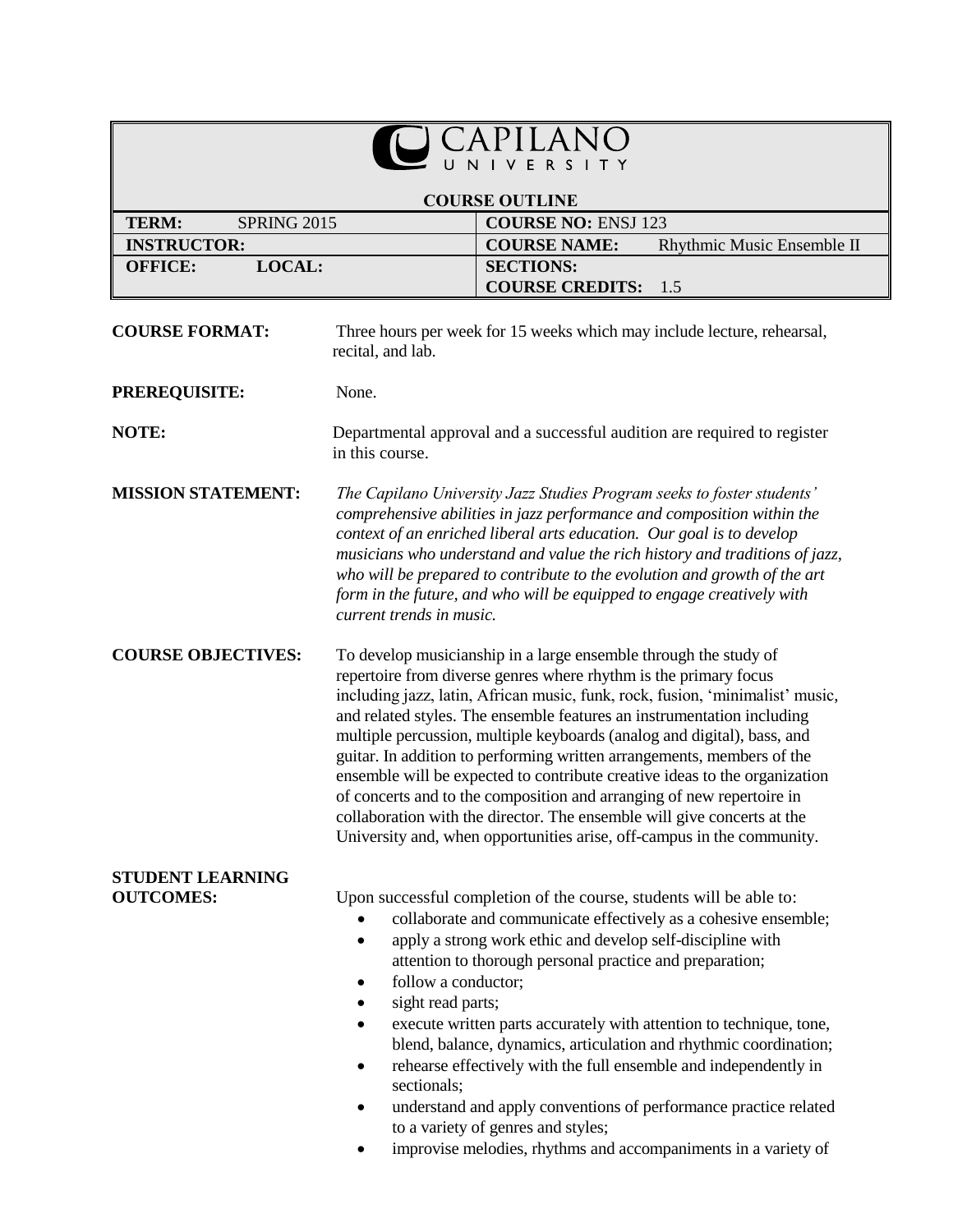styles and genres with an understanding of genre and style;

• show confidence and composure in public performance;

 make an assertive creative contribution to the work of the group. The instructor will evaluate student performance both in rehearsal and in concert according to the above Learning Outcomes, taking into consideration the level of responsibility, capability, and achievement expected from a first-year student.

### **COURSE CONTENT:**

| Week(s)   | Approximate schedule of rehearsals and recitals |
|-----------|-------------------------------------------------|
| $1 - 4$   | Rehearsal and reading of new repertoire.        |
| 5         | Concert #1                                      |
| $6 - 8$   | Rehearsal and reading of new repertoire.        |
| 9         | Concert #2                                      |
| $10 - 12$ | Rehearsal and reading of new repertoire.        |
| 13        | Concert #3                                      |
| $14 - 15$ | Reading and recording of student works.         |

# **EVALUATION PROFILE:**

| Instructor evaluation of performance in rehearsals20% |  |
|-------------------------------------------------------|--|
| Instructor evaluation of performance in concert       |  |
|                                                       |  |
|                                                       |  |
|                                                       |  |
|                                                       |  |

### **Self Evaluation**

After each concert, the student will evaluate his or her performance as honestly and objectively as possible using a rubric provided by the instructor. The objective of this exercise is to reflect on the performance and rehearsal process and to make adjustments for improvement as the course progresses. If there are significant discrepancies between a student's self-evaluation and the instructor's evaluation, the differences will be resolved through discussion. The instructor reserves the right to alter the scores from a student self-evaluation if necessary.

#### **GRADING PROFILE:**

| $A_1 = 90 - 100\%$ | $B_+ = 77-79\%$ | $C_{\pm} = 67 - 69\%$ | $D = 50 - 59\%$ |
|--------------------|-----------------|-----------------------|-----------------|
| $A = 85-89\%$      | $B = 73-76%$    | $C = 63-66\%$         | $F = 0.49\%$    |
| $A - 80 - 84\%$    | $B = 70-72\%$   | $C = 60-62\%$         |                 |

# **OPERATIONAL DETAILS:**

*University Policies:* Capilano University has policies on Academic Appeals (including appeal of final grades), Student Conduct, Cheating and Plagiarism,